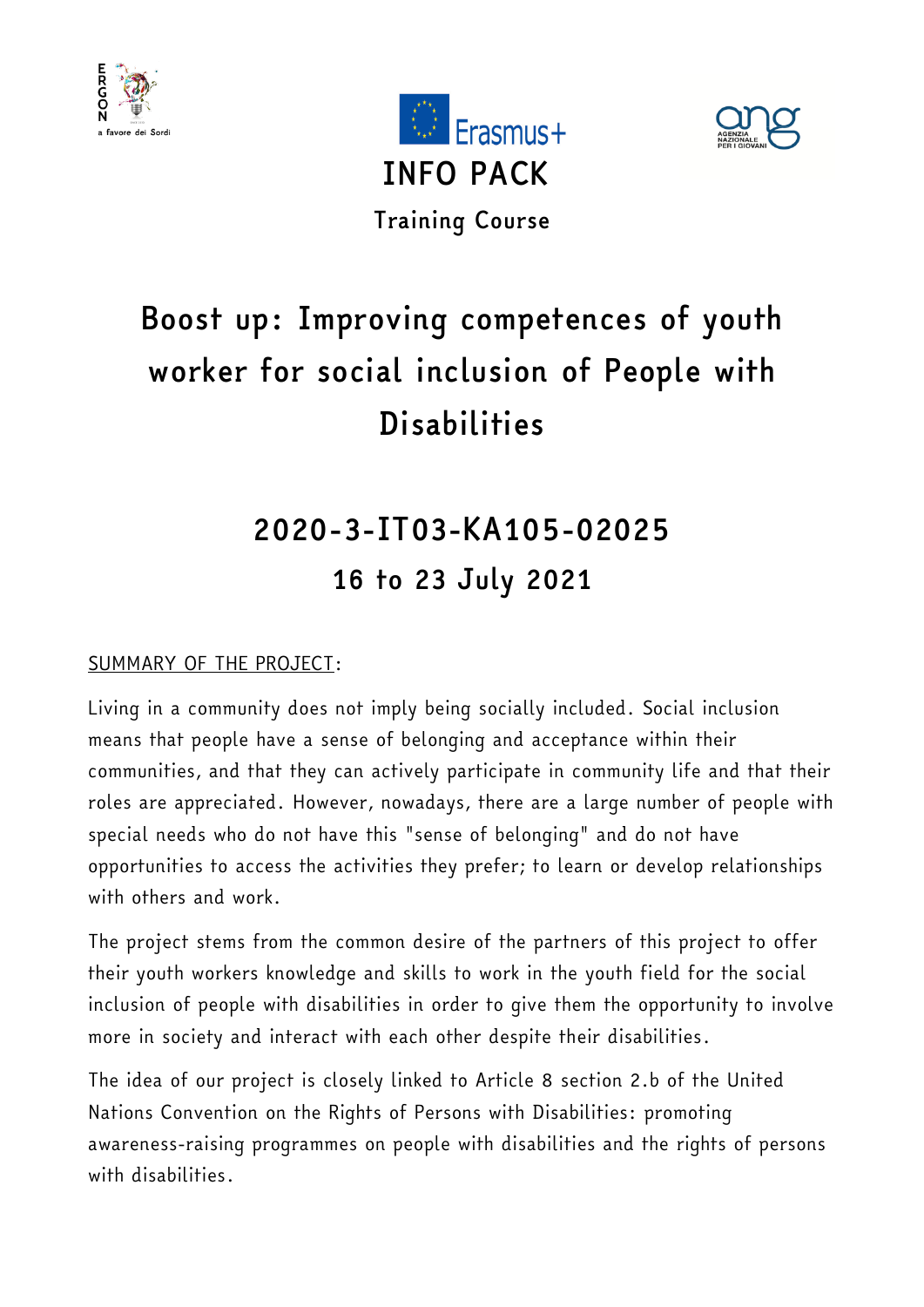





The aims of the project "*Boost up: Improving competences of youth worker for social inclusion of People with Disabilities*":

- Give participants the opportunity to acquire the right terminology in the field of disabilities in order to work correctly with the final target group;
- Know EU legislation on people with disabilities;
- Explain disabilities from different perspectives, depending on the type of disability and communication methods;
- Let participants share their countries' experiences of disability, push factors and attraction;
- Shed light on the treatment of people with disabilities based on their difficulties in order to explain the reasons behind these treatments;
- Understand that people with disabilities are not only looking for help, but individuals who can provide and improve their environment;
- Discover different non-formal education approaches in order to support young people to effectively use non-formal education in local contexts for the integration of people with disabilities;
- Learn international signs in order to communicate with S/deaf people;
- Promotion of social inclusion;

## Financing Rules

#### FINANCING RULES:

Accommodation, meals and working materials are provided by the organisers.

Travel costs to the venue and back will be reimbursed up to the maximum of the amount indicated by the distance calculator provide by the EC (see the Travel costs max reimbursable below).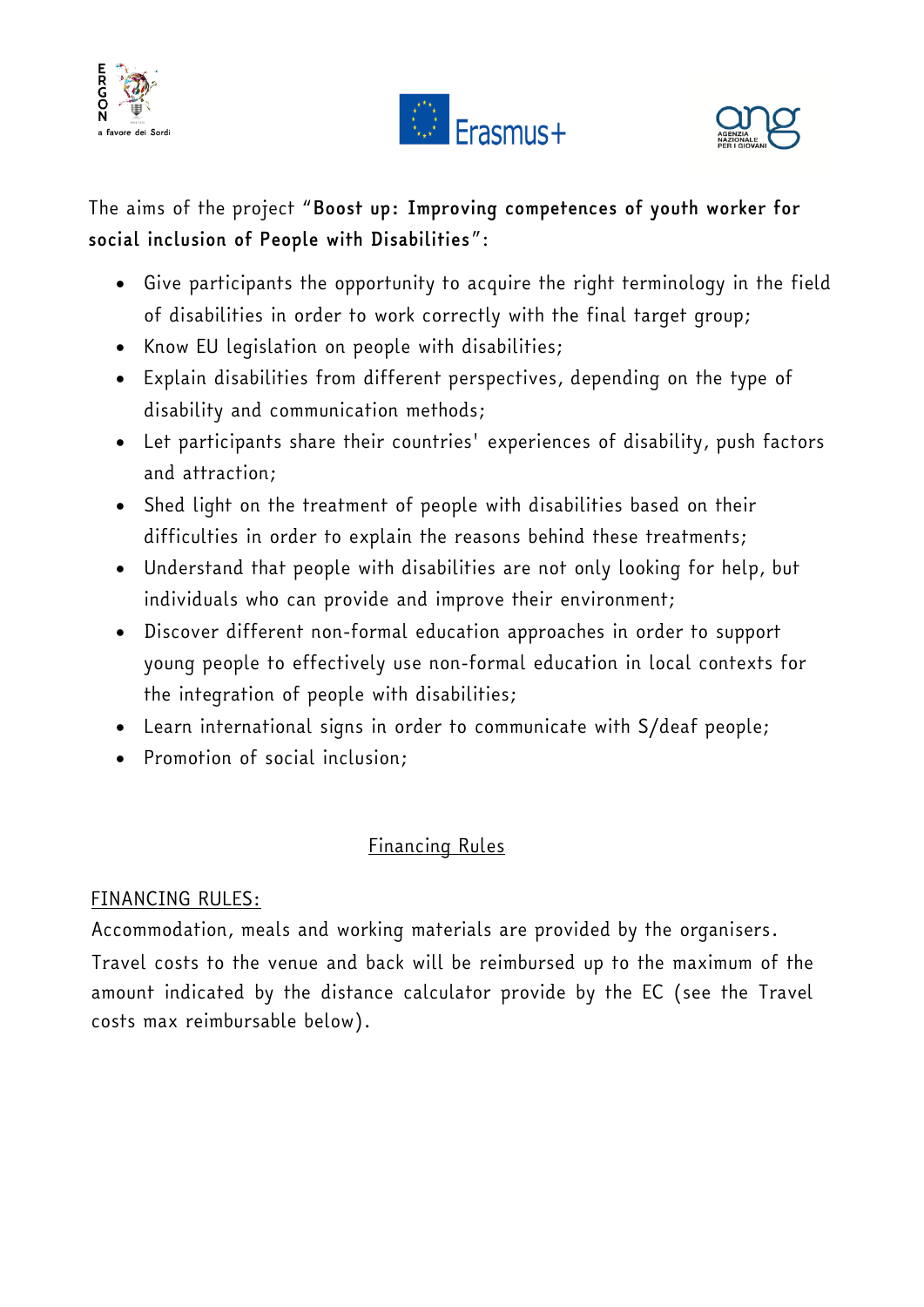





#### TRAVEL COSTS MAX REIMBURSABLE

| <b>COUNTRY</b> | DEPARTURE        | PARTICIPANTS | MAX REIMBURSABLE |
|----------------|------------------|--------------|------------------|
|                | <b>CITY</b>      |              |                  |
| Italy          | Pianezza         |              | 0€               |
| France         | <b>GERZAT</b>    | 3            | 180€             |
| Luxembourq     | Esch-sur-Alzette | 3            | 275€             |
| Poland         | Katowice         | 3            | 275€             |
| Slovenia       | Ljubljana        | 4            | 275€             |
| Spain          | Reus             |              | 275€             |
| Greece         | Patra            |              | 275 €            |

For further information about reimbursement, check Travel Reimbursement Rules page.

#### TRAVEL DETAILS

The ARRIVAL Day is Friday 16<sup>th</sup> July 2021. Be in Pianezza before 19.00.

The DEPARTURE Day is Friday 23<sup>th</sup> July 2021.

It is not possible to arrive later than 16<sup>th</sup> July and depart before 23<sup>th</sup> July 2021.

Please note that according to Erasmus+ quide the participants need to START and END their travel from the city/town where the organization seats (see the Departure City table). In case of different departure city, this change must be motivated.

Extra-days: following the quidelines of the Erasmus+ programme the travel must be realised by the participants in proximity to the project's dates (the travel cannot start before 16<sup>th</sup> July, and the return flight cannot end after 23<sup>th</sup> July 2021)

In case of longer stays the travel might not be reimbursed.

Food and accommodation for extra-days will not be covered by the organizers.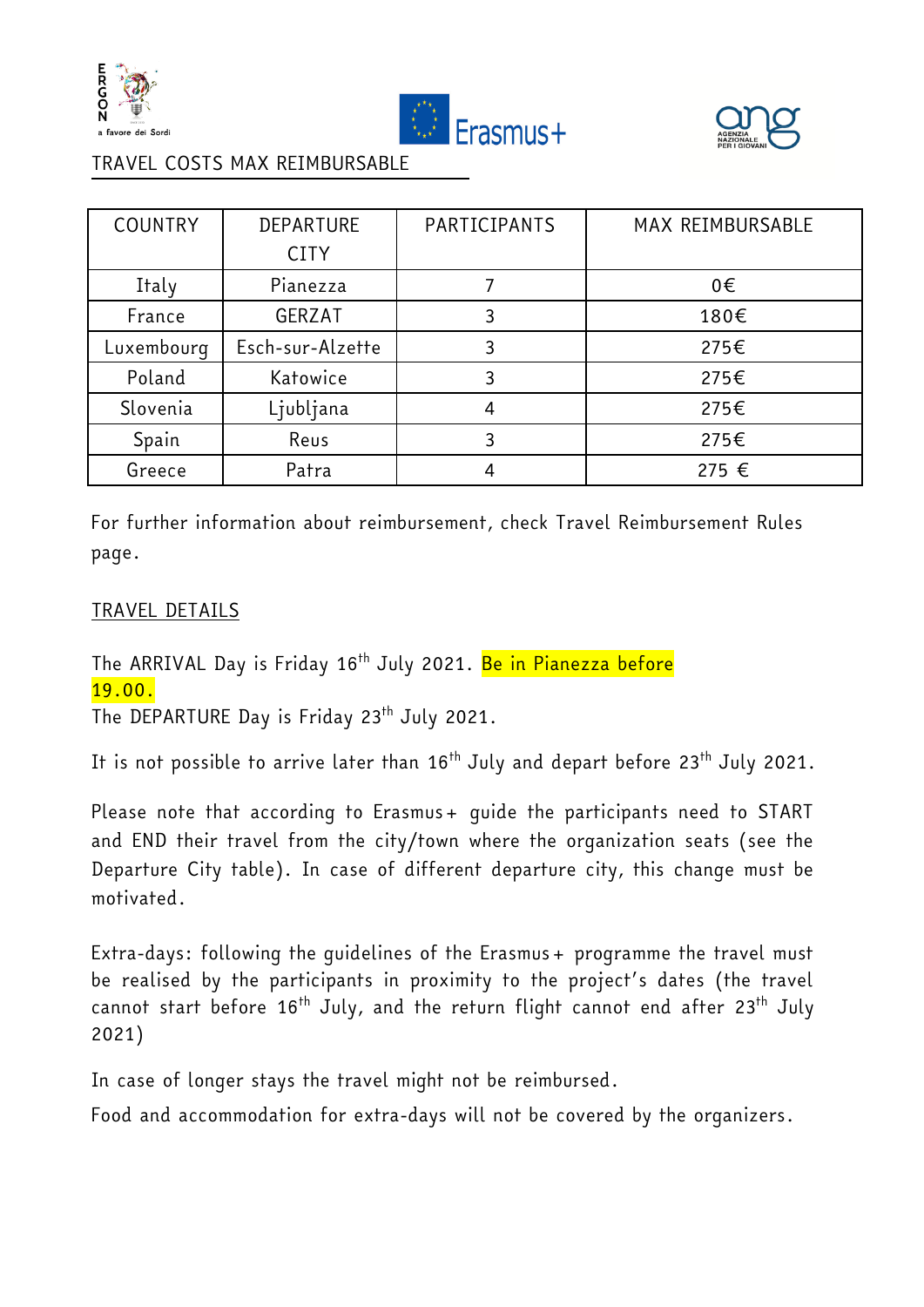





#### HOW TO GET TO TURIN:

#### 1. Flight

The main and better-connected airports to Turin in Italy are Torino Caselle and Milan.

- [www.aeroportoditorino.it/it](http://www.aeroportoditorino.it/it)
- [www.milanomalpensa-airport.com/it/](http://www.milanomalpensa-airport.com/it/)

#### 2. Train

#### For those landing in Turin airport

To guarantee the connection with the city centre, GTT has set up the shuttle bus service called "SF2", which will connect the Venaria station with Turin Porta Susa station and will in fact replace the Dora Express shuttle, previously in service.

#### For those landing in Milano airport

#### TO/FROM MILANO CENTRALE

Departures from Milano Centrale railway station: first ride at 5:25 a.m., last ride at 10:25 p.m. Trains scheduled every 30 minutes.

Departures from Malpensa Terminal 1: first ride at 4:57 a.m., last ride at 11:27 p.m. Trains scheduled every 30 minutes.

Rides to and from Milano Centrale railway station stop at Milano P.ta Garibaldi railway station.

Time travel: 54 minutes between Centrale and Malpensa Terminal 1 And them from Milano Centrale you take a train to Torino Porta Susa [\(www.trenitalia.com\)](http://www.trenitalia.com/)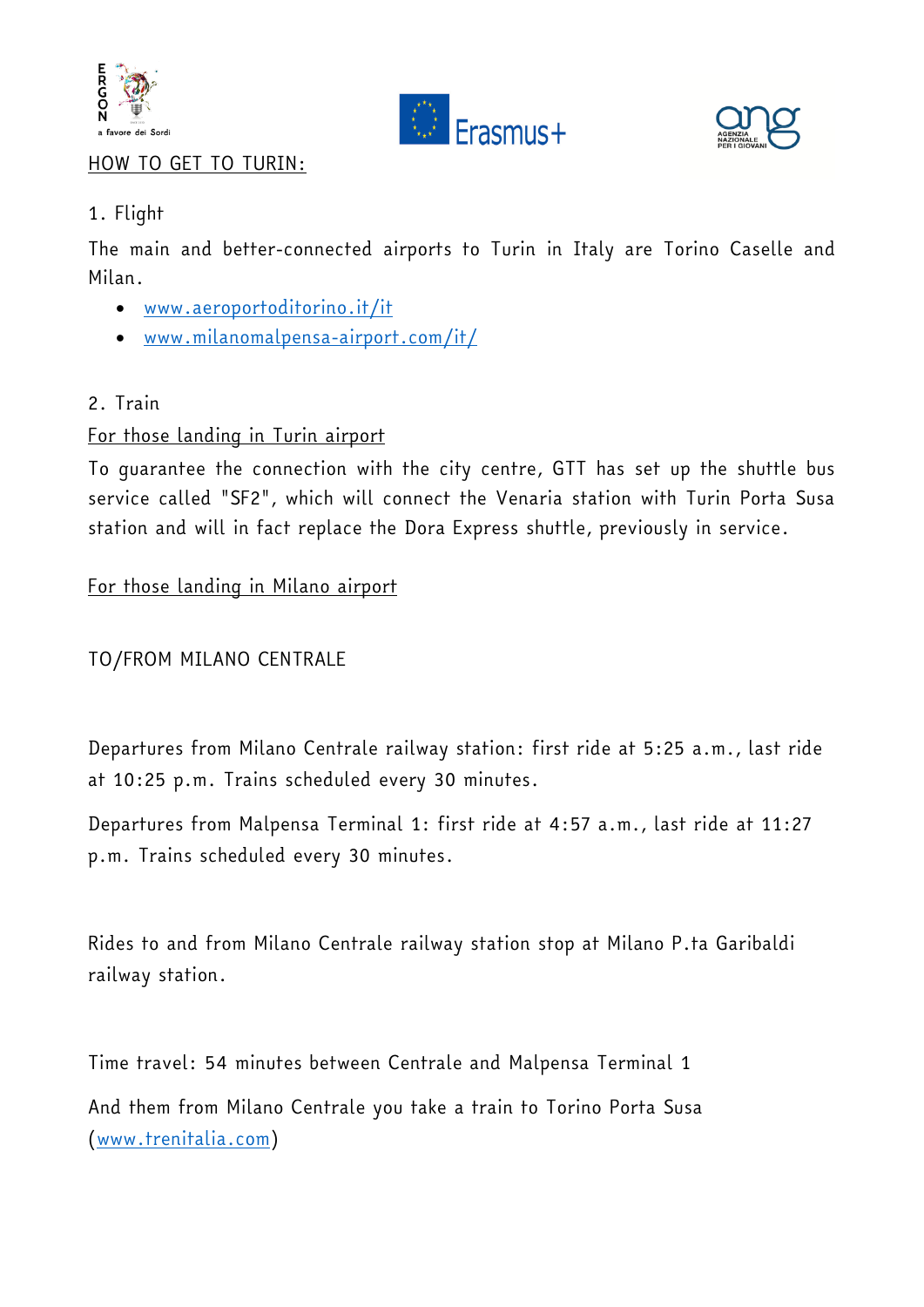





3. Bus

For those landing in Turin airport

The [ARRIVA SADEM](https://torino.arriva.it/en/airport-line-torino-city-center-torino-airport/) bus service connects directly the city centre of Turin to Torino Airport.

The Express bus will see departures every half hour, at 0' minutes and at 30' minutes, from Monday to Friday.

On weekends, the frequency of direct races will be every hour, starting at 30' minutes.

Journey time: About 30 minutes.

For those landing in Milano Malpensa airport

Malpensa Airport – Torino

*NEW BUSES – NEW COLORS – NEW WiFi SERVICE: SAME PRICE AS ALWAYS!*

The connection between the centre of Turin and the Milan Malpensa airport is guaranteed with a service operating 18 hours a day with 15 pairs of trips.

*STOPS*: TURIN Bus station – c.so Bolzano ang. Via Grattoni, c.so G. Cesare ang. p.le Autostrada (bus stop on the cross road in front of Centro Commerciale Porte di Torino-Conad), CHIVASSO CENTRO (A4 toll booth), CARISIO (bus stop on A4), MALPENSA OVEST (Terminal 1).

Currently there is no stop at MALPENSA NORD (Terminal 2).

*FREQUENCY*: The service is carried out every day of the year except 25 December.

*LUGGAGE*: free transport of 1 suitcase whose dimensions (length + width + depth) do not exceed 160 cm and 1 hand luggage max 115 cm (max 10 kg) is authorized. Any baggage with dimensions greater than those foreseen or any additional package to the aforementioned, can be accepted only at the start of the race, (subject to availability in the luggage boxes). The acceptance of excess baggage is subject to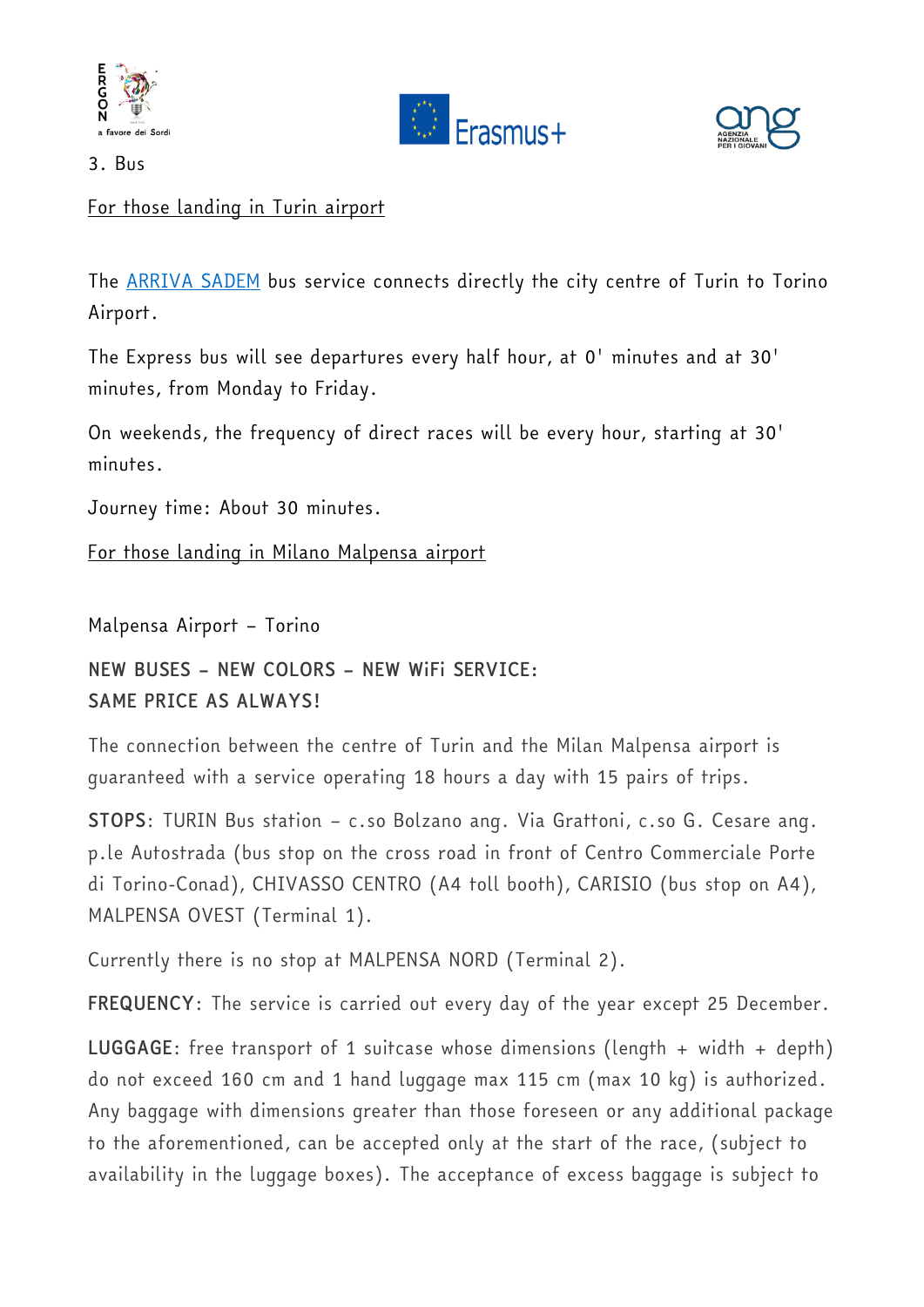





the payment of  $\epsilon$  9.00 each piece. The baggage is not insured and travels at the passenger's own risk.

#### *RESERVATION REQUIRED:*

*directly online*, by connecting to *[estore Arriva](https://estore.arriva.it/en/home)*

#### Emergency contacts

For any communication you can contact us to the number: +39.340 400 0619

### WHAT TO PREPARE:

- Fill in the application form (all participants) [https://x2xpwktc4sd.typeform.com/to/LnQIKUNV.](https://x2xpwktc4sd.typeform.com/to/LnQIKUNV)
- Prepare a presentation about the country.
- Prepare some energizers/ team building games.
- Bring some national food and drinks for the intercultural evening.

#### WHAT TO BRING:

- Clothes suitable to the weather conditions in Italy and personal hygiene items.
- Please bring at least one computer per national team.
- Any medicine you think you will need during your stay.

#### ACCOMMODATION:

The project will be held in Villa Lascaris [\(www.villalascaris.it\)](http://www.villalascaris.it/) in Via Lascaris 4 10044 Pianezza (TO), two participants of the same sex will share one room.

The hotel provides full board (including coffee breaks), towels and bed linen.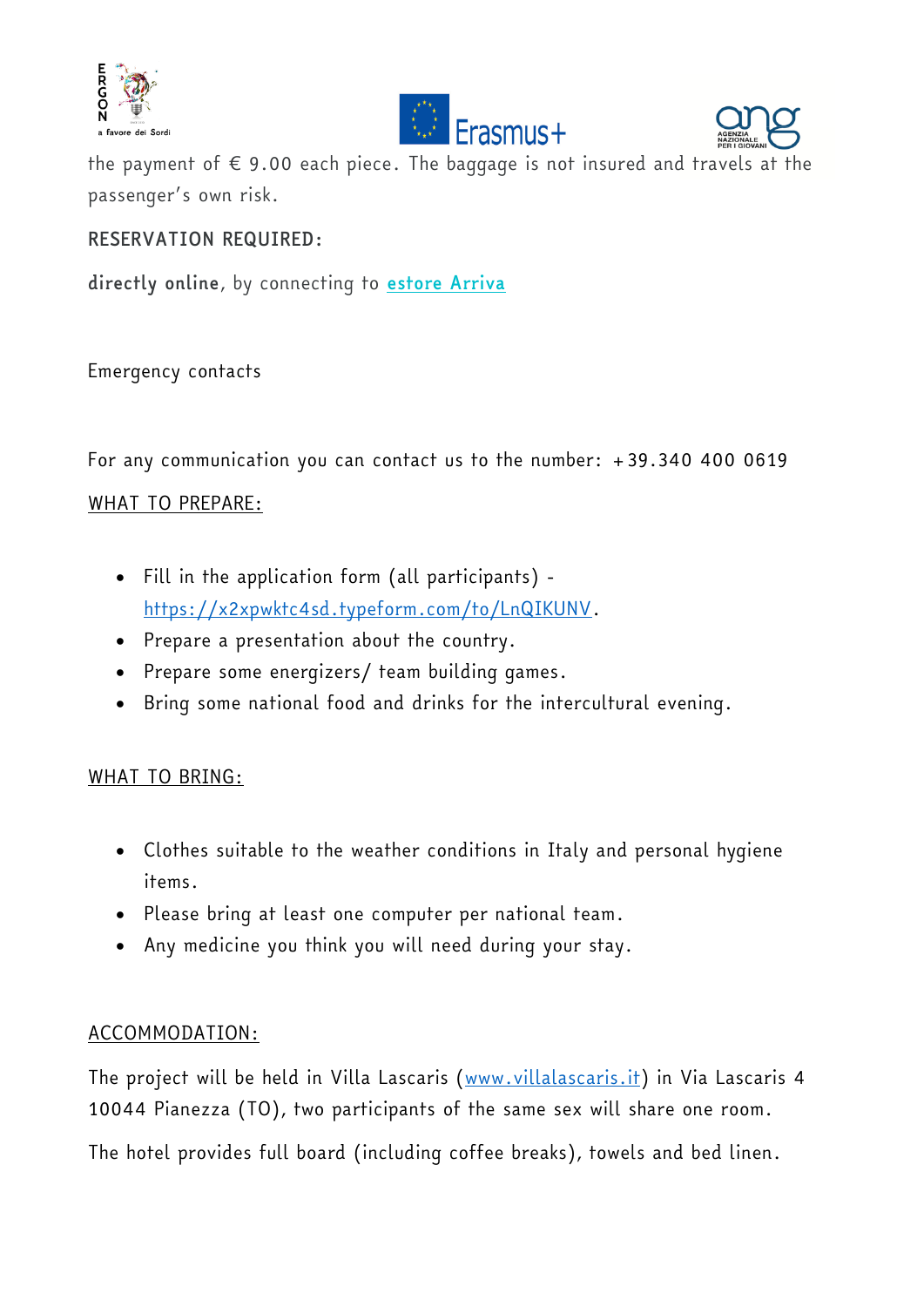





We strongly recommend participants to inform the organisers about any special needs such are dietary, vegetarian or any other kind of special needs.

#### HOW TO GET THERE

By car: Tangenziale NORD 2nd exit COLLEGNO/PIANEZZA, Tangenziale SUD exit COLLEGNO/PIANEZZA.

Continue on the SS. 24 to Susa. After exiting the ring road, at the 5th traffic circle, take the 2nd exit and follow the signs for Villa Lascaris.

By public transport: From Turin, Porta Nuova and Porta Susa stations, with the subway to the terminus (Stazione Fermi) from there with the bus CP1 (stop Don Minzoni), continue on foot for about 500 meters towards the city center. We are next to the parish church Ss. Peter and Paul.) From C.so Tassoni ang. C.so Regina Margherita with the bus 32 (bus stop Don Minzoni, walk about 500 meters towards the city center. We are next to the parish church Ss. Pietro e Paolo.)

#### TRAVEL REIMBURSEMENT RULES

Travel reimbursement criteria:

- Most economical criteria: you have to find the most economic transport fares.
- Taxi will be reimbursed only in particular cases to be agreed with us in advance.
- It is not possible to arrive later than 16th July and depart before 23th July 2021.

- Extra-days: following the quidelines of the Erasmus+ programme the travel must be realised by the participants in proximity to the project's dates (the travel cannot start before  $16^{th}$  July, and the return flight cannot end after  $23^{rd}$  July) In case of longer stays the travel might not be reimbursed.

- Maximum Reimbursable limit: each country has a budget limit reimbursable, please, check it in the respective section of this infopack.

- Please note that according to Erasmus + quide the participants need to START and END their travel from the city/town where the organization seats (see the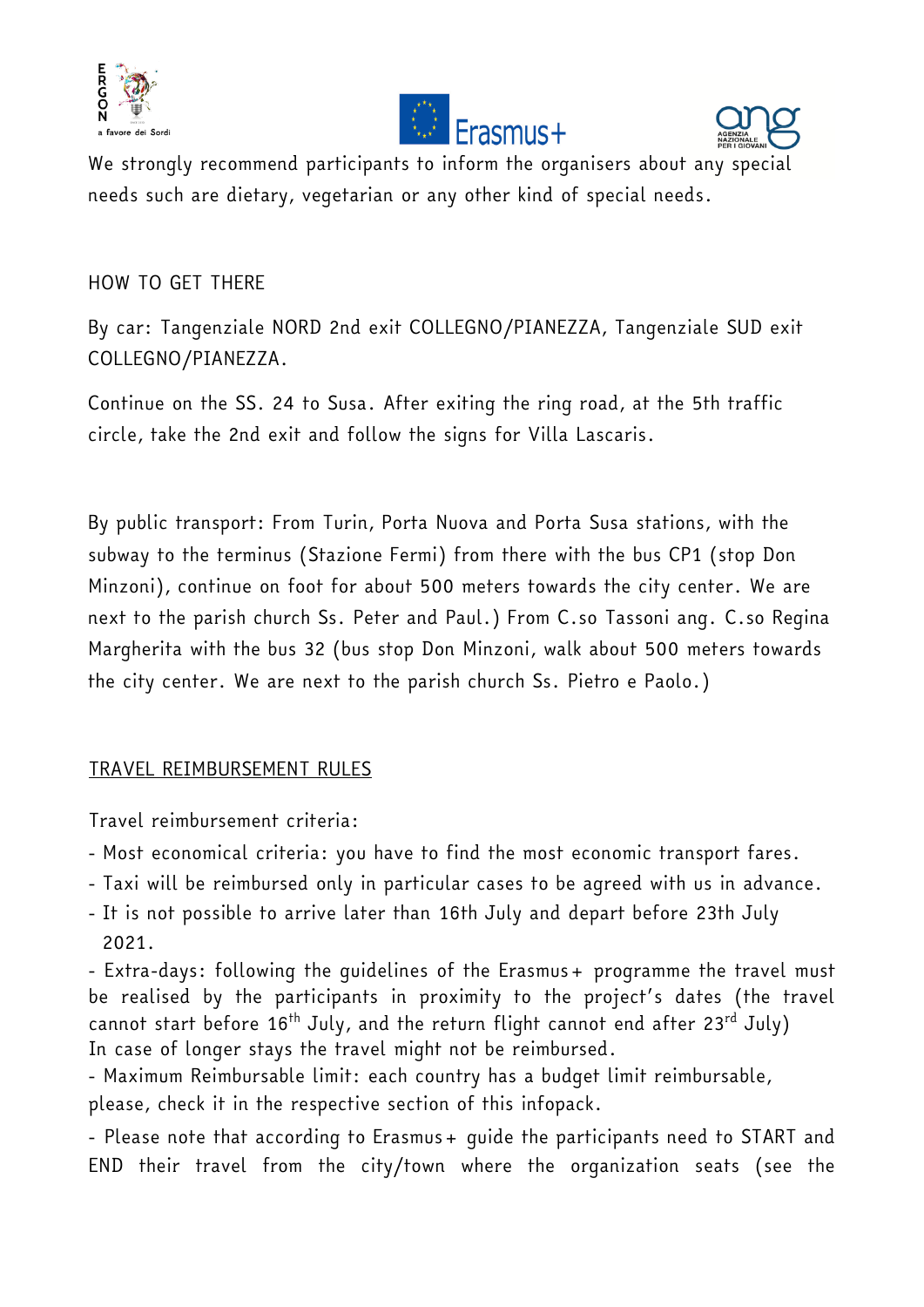





Departure City table). In case of different departure city, this change must be motivated.

Flight reimbursement:

To obtain the reimburse of your flight you need to keep all your boarding passes and provide an invoice from the Travel Agency / Flight Company that must contain the following data:

- Must be clearly written in English and not handwritten.
- There must be written "paid".
- Date, place, and number of the Invoice.
- The name of the passenger.
- The full details of the flight (departure/destination and travel days).
- The total amount of the flight.

We will not assure the reimbursement if the invoice does not contain all the elements.

Tickets (bus, train):

They can be reimbursed only if they are legally valid documents.

They must clearly contain the price and the dates. If those info are missing, please, ask to the responsible of the service to add it and put their stamp to validate it.

Reimbursement:

Only original tickets and flight complete with boarding pass will be reimbursed. Please keep all the bus, train, and airplane tickets, including boarding pass as well. Expenses will be calculated in Euro and the reimbursement will be paid in Euro. Reimbursement will be done by bank transfer after receiving the original tickets and boarding passes by post: (We suggest you scan them before to send them to us.) Associazione Ergon a favore dei Sordi

```
Viale San Pancrazio 65,
10044, Pianezza (TO)
Italy
```
*Lost or missing tickets will not be reimbursed. Reimbursement goes to the sending organization.*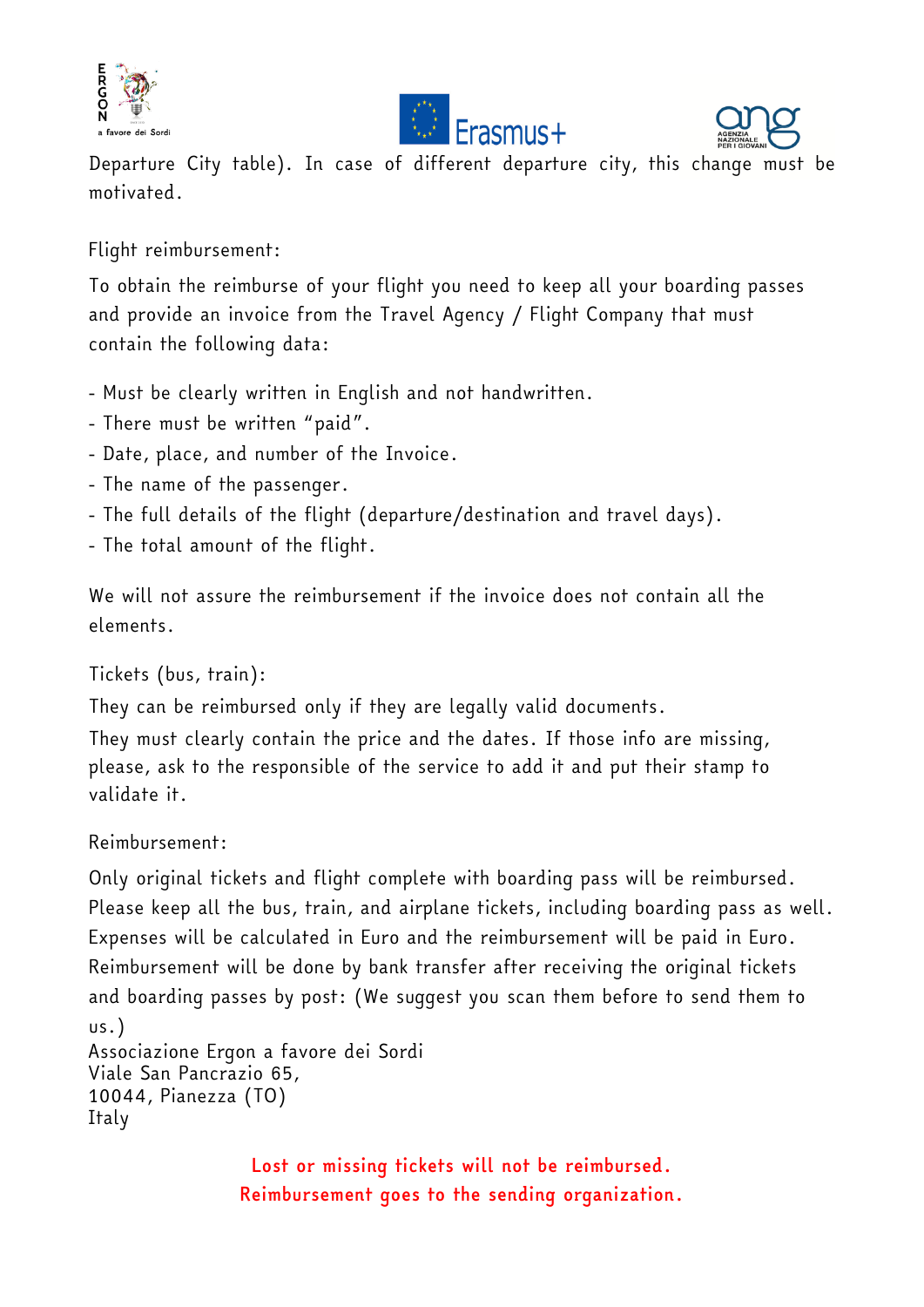





#### INTERCULTURALITY

During our programme, to share delicacies and stories from our countries, we are going to use the coffee breaks of our programme to share with each other's something from our homes.

Every country is going to use the time of each coffee break to share with the others part of their culture. For this, we ask you to bring something from your country that can be served next to a cup of coffee or tea.

Additionally, you can have with your flyers or anything else you think can share with the rest of the participants part of where you are coming from.

#### **INSURANCE**

Insurance is not provided and will not be reimbursed by the organizers.

All participants are obliged to purchase private travel insurance.

All EU residents should obtain European Health Insurance Cards (EHIC) before the exchange. This is obligatory for your safety and health.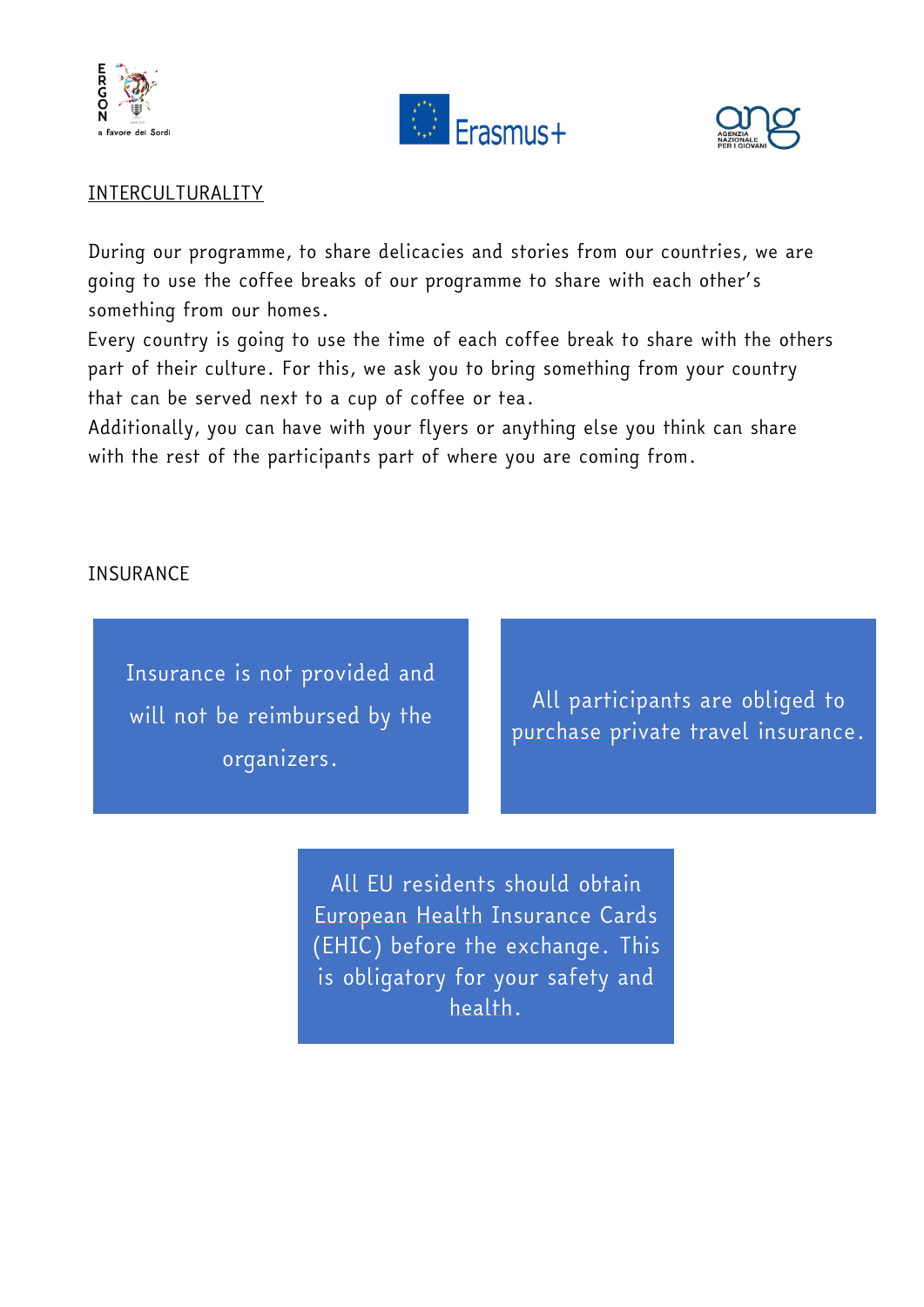





## *THE TEAM*